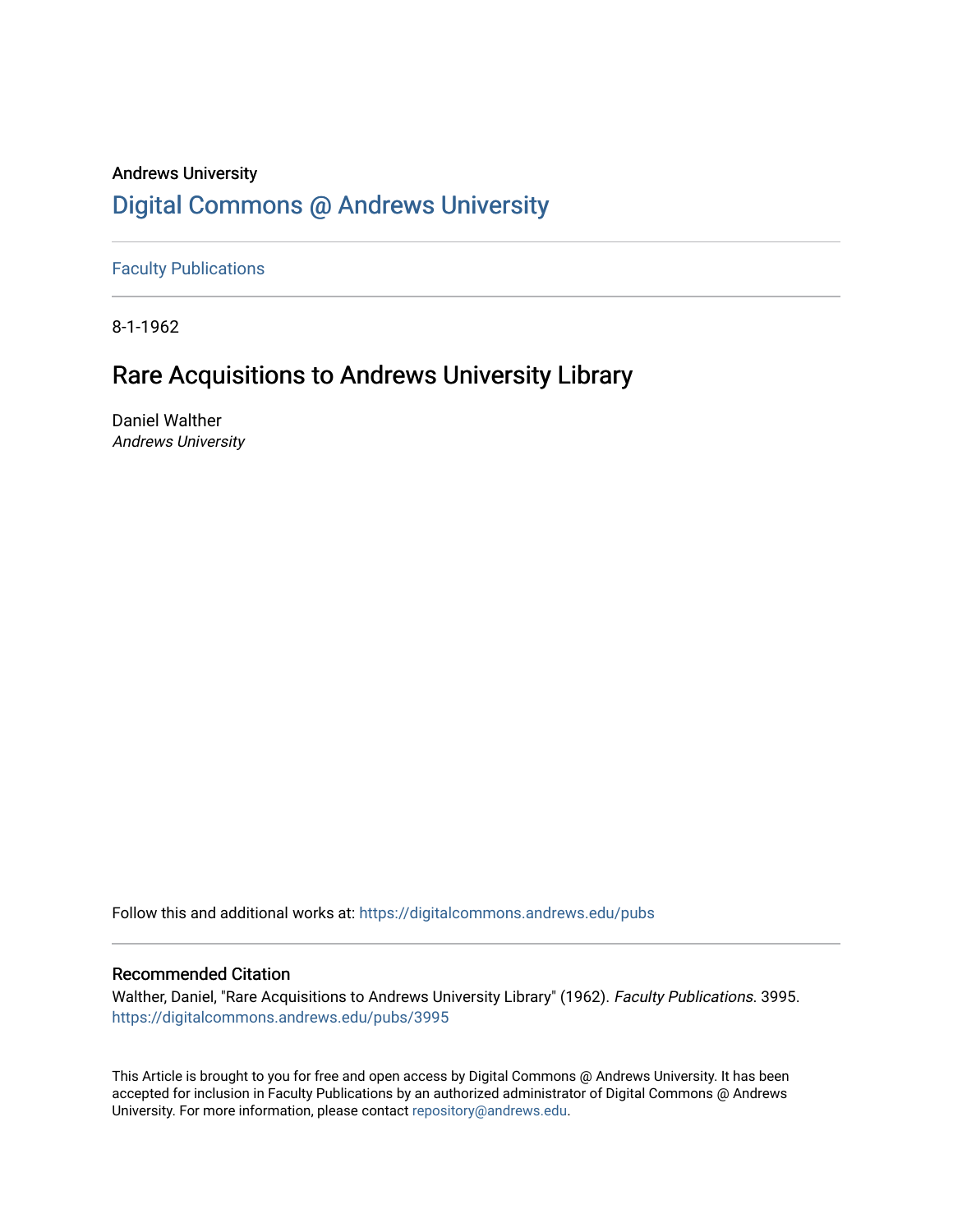# *Rare Acquisitions to Andrews University Library*

### **DANIEL WALTHER**

Professor of Church History, Andrews University



**A** UNIVERSITY is emi-nently a place for research. The living core of a place of learning is the library. Andrews University believes in having a building large enough for housing its increasing number of books,

magazines, and collections. Such a building is in the process of being built here, with a view to serving all three divisions of the university. Aside from the necessary rooms for reading, research, and administration, provision is made for the conducting of seminars of selected groups of students who are assigned specific work or research, and who should, therefore, benefit from the proximity of the best available sources.

#### *A Denominational Historical Society*

Provision is made for a room dedicated to denominational history. We hope to assemble all available documents concerning our denomination, to be preserved, cataloged, and well cared for. We already have a foundation backlog called the "Advent Source Collection," assembled mainly under the direction of Dr. L. E. Froom to serve as basis for *Prophetic Faith of Our Fathers.* We also have collections of the *Review and Herald* and other denominational periodicals. Some of these collections are complete; others are not. We take occasion here to bring this project to the urgent attention of our ministers everywhere, so that with everyone's cooperation we may come in contact with authentic writings by the pioneers, especially letters, diaries, sermons, and studies in manuscript form. Any item that is directly or indirectly related to the Advent Movement is of immense importance and significance, and we would urge everyone, worker and layman, to help us collect everything we



*The very fine library of Andrews University, Berrien Springs, Michigan.* 

24 **THE MINISTRY**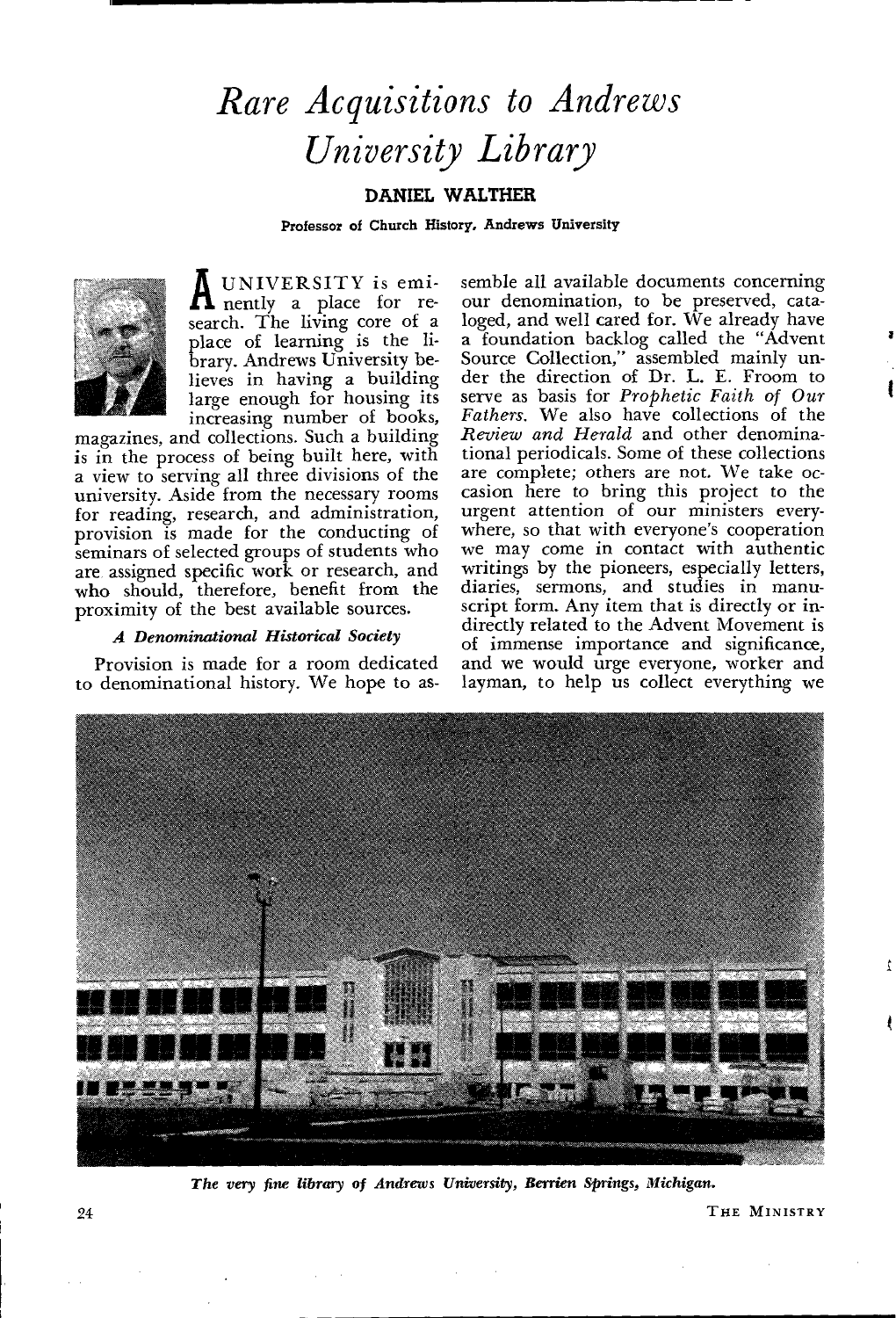

*Seminary Hall, Berrien* Springs.

possibly can. Already a number of men in this country, and in other countries, have expressed an enthusiastic interest in this project and are ready to assist as much as possible. Your contributions and your loyal, genuine interest are our main hope for obtaining some of these denominational documents. We are interested, of course, not only in manuscripts and primary printed sources but in all books and pamphlets put out by our people, whether they be in English or another language, even writings directed against us. If you do not own any items that you would be willing to part with for our denominational historical collection, you may perhaps know of someone who has in his possession items that we could purchase. Any leads from anyone will be appreciated. Please write to me at your earliest convenience.

#### *Quality of Research Material*

A university library is not mainly concerned with the quantity of books to be acquired. We are very careful about the *quality* of our possessions. Nothing is too good to serve our purpose. Only the best should be made available to our young people at study. From time to time we are fortunate in obtaining outstanding collections. One of these is the Weimar edition

AUGUST, 1962

of the *Works* of Luther. This edition, of course, is by far the best. Such collections are expensive, and often we do not have the necessary funds ready for such a purchase; but we are getting, increasingly, the generous cooperation of friends who are vitally interested to help us in this work. Thus the gracious gift of James Trefz, of Takoma Park, made possible the purchase of the Weimar edition and Luther's Pentateuch. Among other priceless books we also have the coveted *Migne* collection which in 414 volumes contains the writings of the Church Fathers in the original languages (Latin and Greek); this is an invaluable foundation collection.

Recently our library was able to add another series of rare books. One night a friend called to inform us of the availability of forty-one works, all of which are first editions and published in the early sixteenth century. We were given the privilege of examining the set and were thrilled at what we saw, hoping that we might add these books to our library. Here again we were faced by the expense, but once more, owing to the deep interest of Brother Trefz, the purchase of this set was made possible. (We sincerely hope that funds for other works of quality will be made available for the university library from other quarters as well.)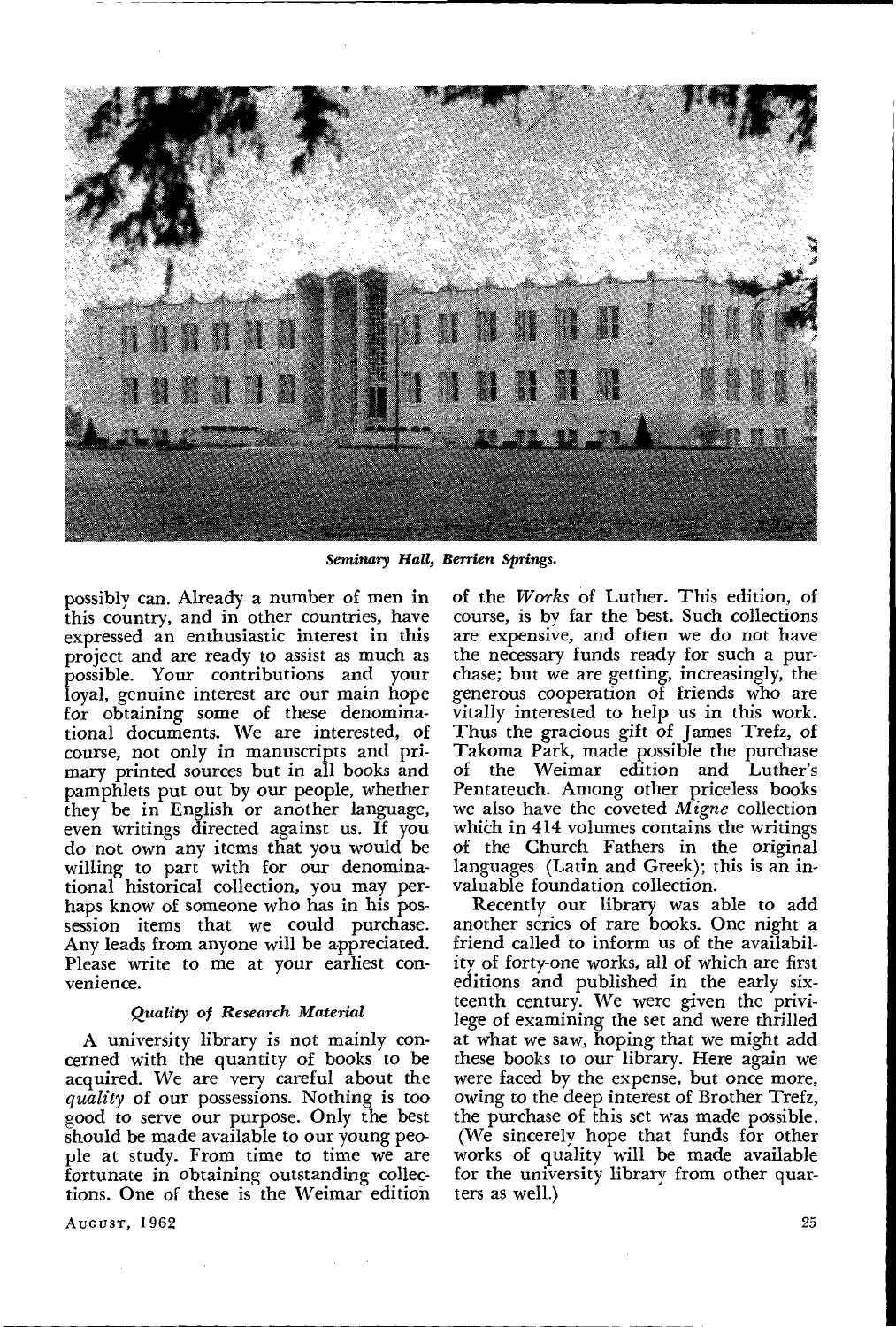This recent acquisition includes twentyone writings by Martin Luther in the first edition. Some of these books are from the library of the Reformer at Wittenberg. It will not be possible here to list all of them; suffice it to mention the *Reformation Tracts* of 1520, among them the *De Cap*tivitate Babylonica, which caused such a stir that King Henry VIII of England was roused to defend the Catholic faith against<br>Luther's ideas, which were gaining gaining momentum. We also have in our new collection Luther's answer: *Contra Henricum Regem Angliae* (1522).

Another interesting tract is one of the earliest in Luther's career—his account of the interview with the papal legate in 1518 *(Resolutiones Disputationum).* By the way, most of these newly acquired books are adorned with exquisite drawings, some in color; they are mostly by Luther's friend Cranach.

Most interesting to us is Luther's discussion on the end of the world: *A Christian and Well-founded Proof of the Judgment and of Its Signs, and That It Is Not Far Of.*  Luther on many occasions openly confessed his faith in the Lord's return and several times even indicated definite dates. In the copy we now have, the signs on earth and in heaven, which to him were the proof that the last day is not far off, are so graphi-

cally described that they could be used verbatim by our evangelists. Another work of interest to our ministers is a discussion by Luther in 1523 on baptism, containing the views the Reformer held at the moment. Humorous and quite revealing is Luther's view on the relationship of Christian parents and children, especially in regard to marriage. Somehow these tracts, when we have them in our hands as they were actually read in those stormy days 450 years ago, seem to bring us closer to the live issues than when the same texts are read in translation or in poorly, if not incorrectly, edited texts.

The newly acquired collection of first editions also contains works by other writers. There is a curious book published in 1524 by Carlstadt, discussing the will of God and the nature of man. Very welcome to us are the first editions from some of Luther's close friends and language specialists who helped him in the translation of the Scriptures, such as a sermon by Bugenhagen (in German) and another by Justus, who gives an account of Luther's death in 1546, which he witnessed. Of great value to us is a work by Erasmus, the ubiquitous humanist whose book in 1522 deals with pilgrimages. Perhaps the rarest of all is a first edition of the extremely rare tract by *(Continued on page 39)* 



*Pioneer Memorial Church, Berrien Springs.*